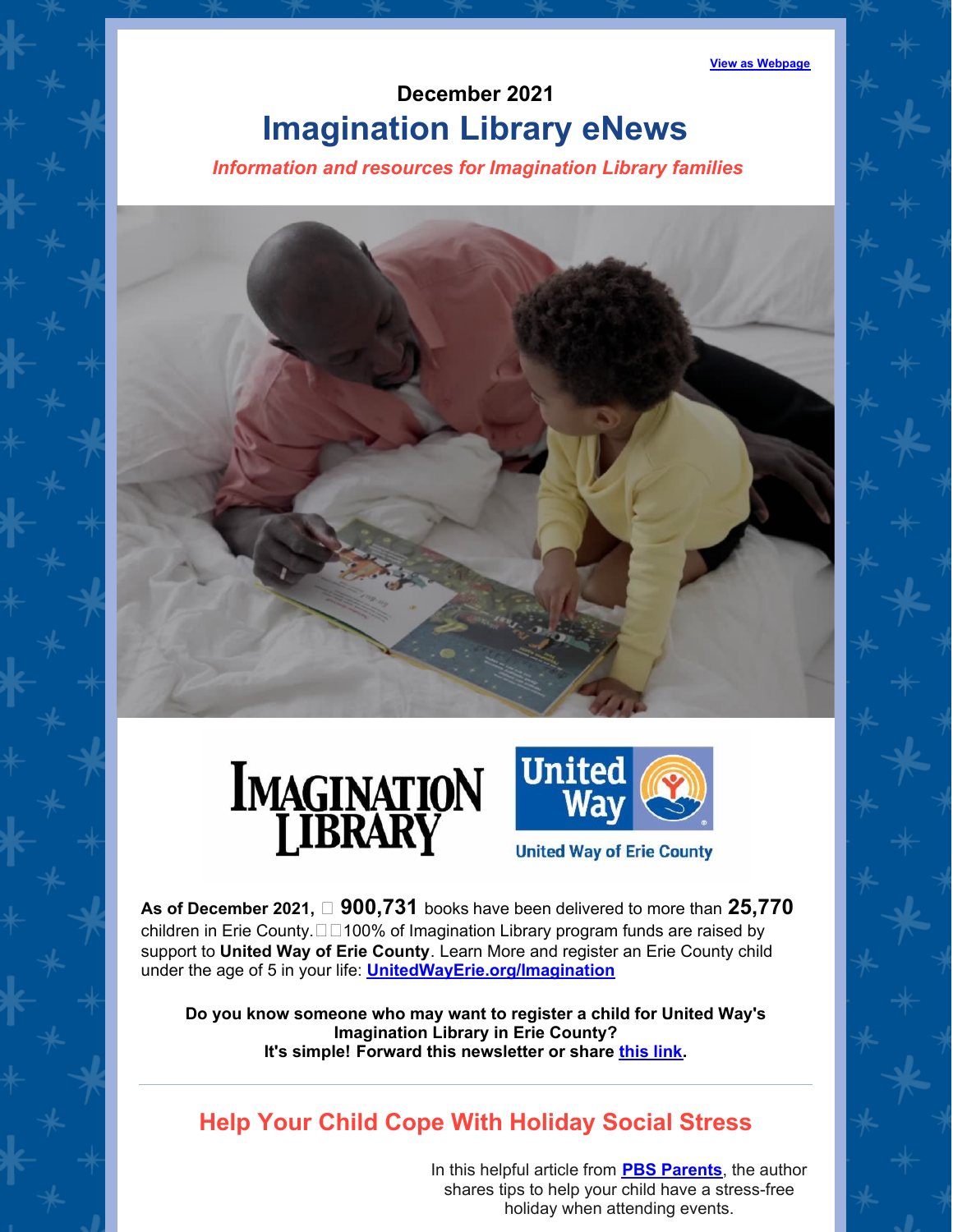

Being prepared ahead of time can help quell nervousness and anxiety for many young children.

#### **[Learn](https://www.pbs.org/parents/thrive/help-your-child-cope-with-holiday-social-stress) More**

## **Imagination Library Book Spotlight**

The Snowy Day *By Ezra Jack Keats*

In 1962, a little boy named Peter put on his snowsuit and stepped out of his house and into the hearts of millions of readers.

Universal in its appeal, this story beautifully depicts a child's wonder at a new world, and the hope of capturing and keeping that wonder forever.



The quiet fun and sweetness of Peter's small adventures in the deep, deep snow is perfect for reading together on a cozy winter day. **[Listen](https://www.youtube.com/watch?v=QYWodTneq-Q) to the read aloud!**

## **Ways to Keep Your Family Active this December!**



*Tune into United Way's Raising Readers [calendar](https://calendar.google.com/calendar/u/1/r/month/2021/12/1?cid=MTVtbzdqY241NzE4cWpoazd1aWZycGQxa29AZ3JvdXAuY2FsZW5kYXIuZ29vZ2xlLmNvbQ) for FREE community and online offerings!*

Enjoy your family this holiday season with FREE kid-friendly events happening across Erie County all December long!

Keep your kiddos up and moving this season with some of United Way's favorite kid-friendly movement activities!

- **Fine Motor Snow [Painting](https://fromabcstoacts.com/fine-motor-snow-painting-with-the-snowy-day/) with The Snowy Day**
- **Winter Dice [Activity](https://www.naturalbeachliving.com/winter-movement-activities-free-printable/)**
- **[Cosmic](https://www.youtube.com/c/CosmicKidsYoga) Kids Yoga**
- **[GoNoodle](https://www.youtube.com/c/GoNoodle/featured)**



## **Protect PA Kids By Ending Lead Paint Poisoning!**



Lead poisoning can rob children of their intellect causing brain damage and behavioral and learning problems – problems that follow babies into school and through young adulthood - that can lead to doing poorly in school and increased risk for dropping out of school.

Check out **[PALeadFree](https://www.facebook.com/PALeadFree)**'s full mission to get lead out of PA homes at **<https://paleadfree.org/>**. Together, we can finally get the lead out of PA homes and stop poisoning children! **[#PromiseProject](https://www.facebook.com/hashtag/promiseproject)**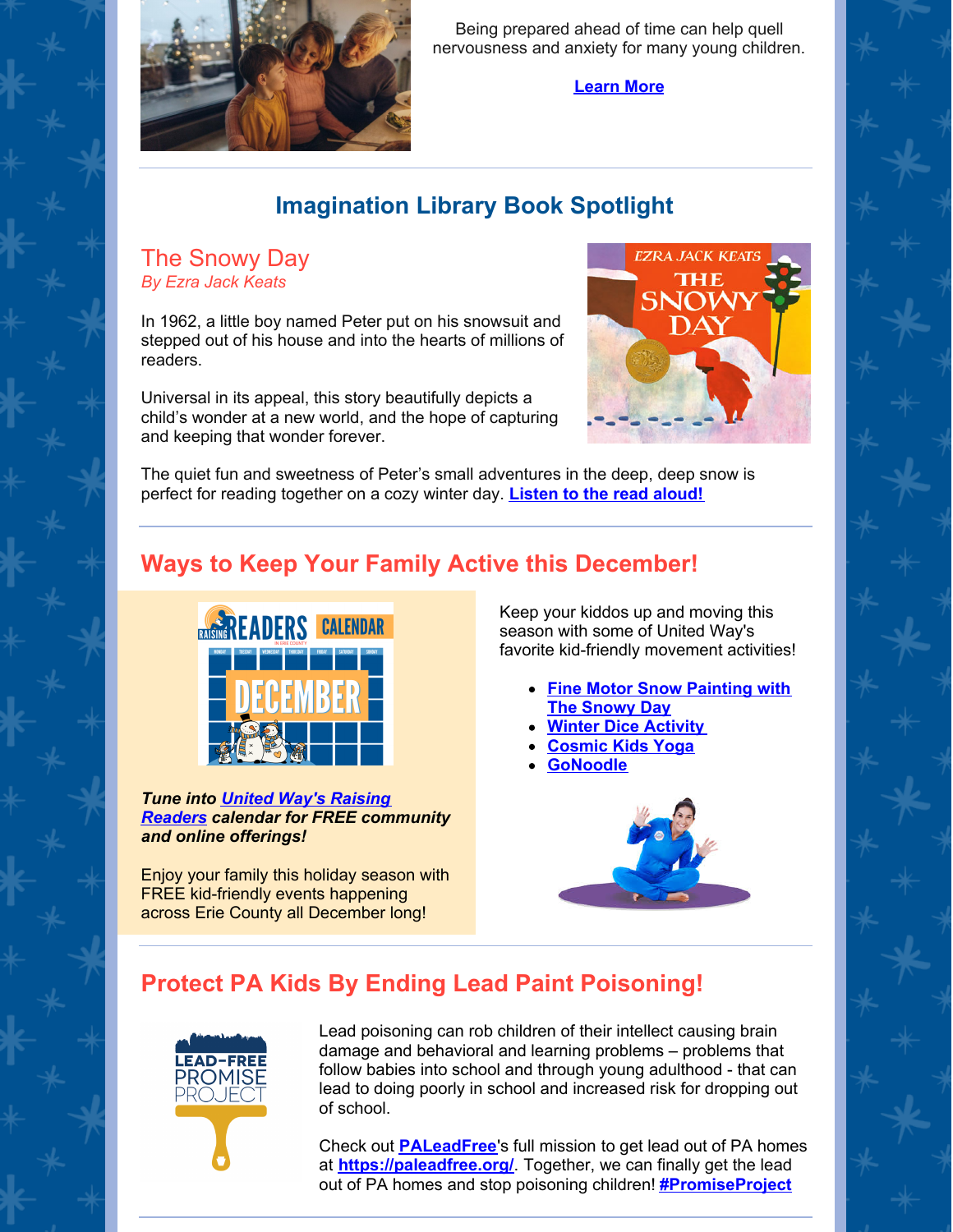### **Quality Early Care and Education Help is Available!**

Erie's Future Fund wants more children to be prepared for success in kindergarten and life. The Fund **provides scholarships to children from low-income families** to attend a high-quality early childhood education program within Erie County.

Through the federal Head Start program, Child Development Centers offers a free, full-day preschool program to 3-, 4-, and 5 year-old children that includes breakfast, lunch, snack, and transportation at select locations. Families can learn more about the Head Start program by calling 814-480- 9505 or beginning their enrollment online at **[www.cdcenters.org/enroll-now](https://linkprotect.cudasvc.com/url?a=http%3a%2f%2fwww.cdcenters.org%2fenroll-now&c=E,1,MxtWmGsCpFggKrMshqzqzPorOVHXrTJTWe37yU-sn7w0BqkPgMRG1qxn6UEoPKGwX2L0HGtWoQsZd12Tw6RxQe925fh8kVtNZ8n6FwOBBl8,&typo=1)**.



If your family resides in Erie County, has an annual income at or below 185% of the poverty level and have a child who will be attending kindergarten in one or two years, your child may be eligible for these scholarships! Learn more about quality early care **[here](https://files.constantcontact.com/0ac743e7001/98b9e58c-1283-4f48-88fa-ee398b79c64f.pdf?rdr=true)**.

## **Erie Family Center's Diaper Depot**



Thanks to **[support](https://www.unitedwayerie.org/the-latest/blog/united-way-announces-grant-funding-to-erie-family-centers-diaper-depot)** from United Way of Erie County, the Erie Family Center's Diaper Depot is now countywide and expanding! Be sure to check out the Erie Family Center for complete information on upcoming Diaper Depot distribution events. **[Learn](https://www.facebook.com/pg/eriefamilycenter.org/events/?ref=page_internal) more**



**Looking for holiday meals and support this winter season?**

Just dial United Way's **[211](http://www.pa211nw.org/)** helpline. A trained operator will connect you with information about financial assistance, counseling, food/clothing/shelter, health services, substance abuse and much more! **It's always free and confidential**.

You can also text your zip code to 898-211 to be helped by 211.

### **Join our K Ready Erie community!**

United Way has launched a Facebook group dedicated to informing Imagination Library and Raising Readers families about **free** resources and events in Erie County that will have your child ready for each school year! **K [Ready](https://www.facebook.com/groups/520434142649807) Erie**

#### **Important Information**

- Learning is [Everywhere:](https://papromiseforchildren.com/learning-is-everywhere/learning-is-everywhere-december/#:~:text=Learning is Everywhere%3A December We%E2%80%99re in the Car,aligned with the Pennsylvania Early Learning Standards %28ELS%29.) **In the Car or on the Bus!**
- Grab your family clothes, toys, and books at **Erie Free [Store](https://www.eriefreestore.com/)**, open Mondays 4:30 to 7pm!
- Need help finding quality early learning information? Get to know the **Early Learning [Resource](http://www.nwirelrc.org/?fbclid=IwAR3L_LvX4jbLS79g9LvIDXibCiPoDeeHvL9-rIqeliJTiLm3AsoPLWCT8tM) Center - Region 1**
- **Keep on [reading](http://www.erielibrary.org/) for free, check out your local public library!**

### **Stay Connected!**

Great information, resources, reading guides and tips are shared on the Imagination Library for Erie County **[Facebook](https://www.facebook.com/ErieImaginationLibrary/) page**.

Be sure to Like and Follow the page to stay up to date and informed!